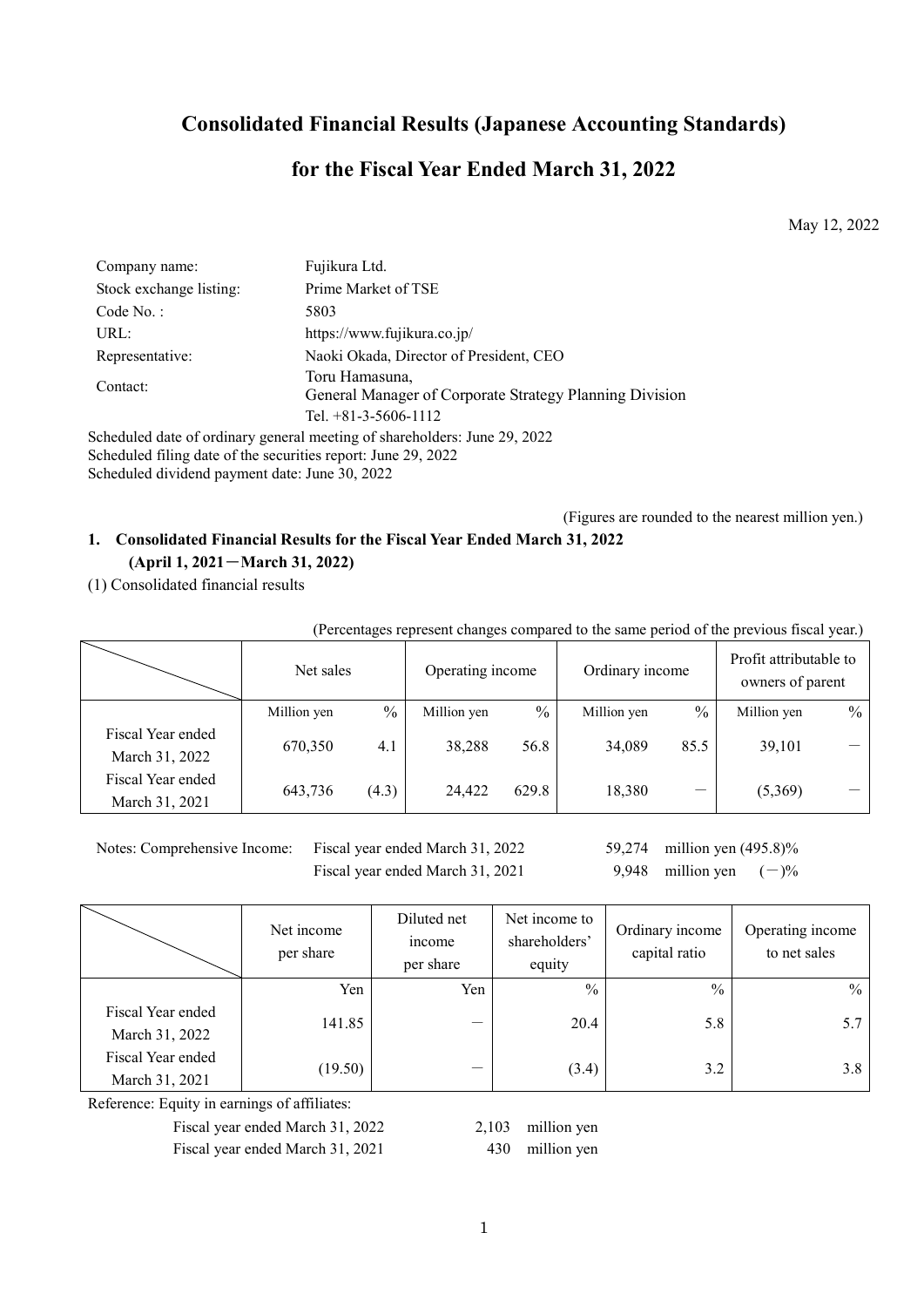## (2) Consolidated financial position

|                      | Total assets | Net assets  | Equity ratio  | Net assets per share |
|----------------------|--------------|-------------|---------------|----------------------|
|                      | Million yen  | Million yen | $\frac{0}{0}$ | Yen                  |
| As of March 31, 2022 | 611,526      | 243,657     | 36.1          | 799.76 L             |
| As of March 31, 2021 | 569,124      | 184,483     | 28.6          | 591.24               |

Reference: Shareholders' equity:

Fiscal year ended March 31, 2022 220,492 million yen Fiscal year ended March 31, 2021 162,829 million yen

(3) Consolidated cash flows

|                                     | Operating<br>cash flow | Investing<br>cash flow | Financing<br>cash flow | Cash and<br>cash equivalents at<br>end of period |
|-------------------------------------|------------------------|------------------------|------------------------|--------------------------------------------------|
|                                     | Million yen            | Million yen            | Million yen            | Million yen                                      |
| Fiscal Year ended<br>March 31, 2022 | 40,388                 | 7,840                  | (36,917)               | 90,428                                           |
| Fiscal Year ended<br>March 31, 2021 | 62,587                 | (7, 149)               | (26, 532)              | 74,164                                           |

## **2**.**Dividends Payments**

|                                                    |                           | Dividend per share    |        | Total                 | Dividend                       | Dividends                       |
|----------------------------------------------------|---------------------------|-----------------------|--------|-----------------------|--------------------------------|---------------------------------|
|                                                    | 2nd quarter<br>(Sept. 30) | Year-end<br>(Mar. 31) | Annual | dividends<br>(Annual) | payout ratio<br>(Consolidated) | to net assets<br>(Consolidated) |
|                                                    | Yen                       | Yen                   | Yen    | Million yen           | $\frac{0}{0}$                  | $\frac{0}{0}$                   |
| Fiscal Year ended<br>March 31, 2021                | 0.00                      | 0.00                  | 0.00   |                       | —                              |                                 |
| Fiscal Year ended<br>March 31, 2022                | 0.00                      | 10.00                 | 10.00  | 2,764                 | 7.1                            | 1.4                             |
| Fiscal Year ending<br>March 31, 2023<br>(forecast) | 0.00                      | 16.00                 | 16.00  |                       | 19.6                           |                                 |